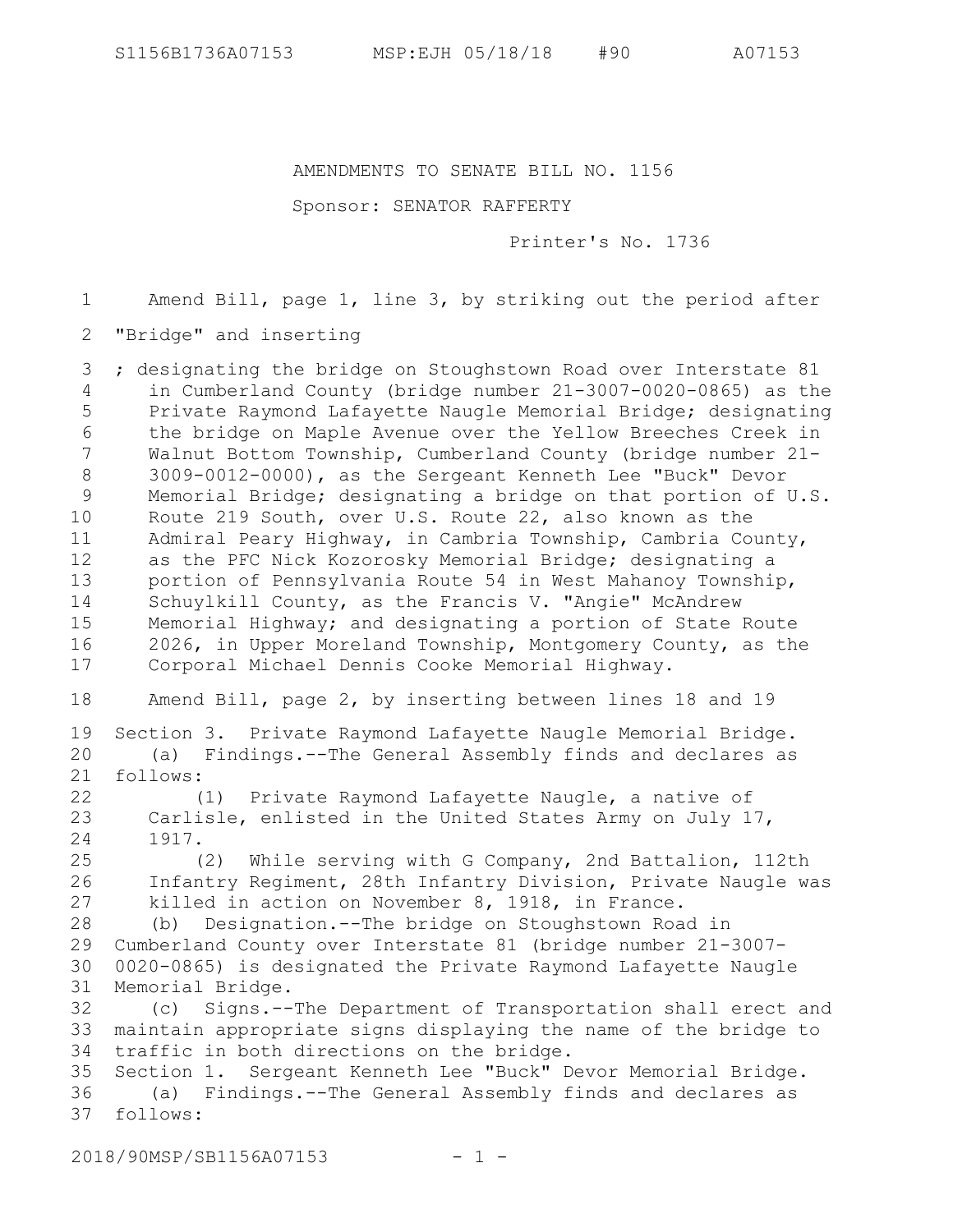(1) Sergeant Kenneth Lee "Buck" Devor, a native of Carlisle, was drafted into the United States Army on December 2, 1966. (2) While serving with Troop C, 3rd Squadron, 4th Cavalry Regiment, 25th Infantry Division (Tropic Lightning Division), during the Tet Offensive, Sergeant Devor was killed in action on February 10, 1968. (3) Sergeant Devor was awarded the Bronze Star medal, the Purple Heart, the Combat Infantryman's Badge and the Republic of Vietnam Military Merit Medal. (b) Designation.--The section of Maple Avenue over the Yellow Breeches Creek in Walnut Bottom Township, Cumberland County (bridge number 21-3009-0012-0000), is designated the Sergeant Kenneth Lee "Buck" Devor Memorial Bridge. (c) Signs.--The Department of Transportation shall erect and maintain appropriate signs displaying the name of the bridge to traffic in both directions on the bridge. Section 4. PFC Nick Kozorosky Memorial Bridge. (a) Findings.--The General Assembly finds and declares as follows: (1) PFC Nick Kozorosky, a native of Nanty Glo Borough, served his country in the United States Army, 101st Airborne Division, 506th Parachute Infantry Regiment during World War II. (2) On May 4, 1945, PFC Kozorosky was killed in action near Berchtesgaden, Germany, where Nazi leaders were planning a last stand. (3) PFC Nick Kozorosky was posthumously awarded the Purple Heart. (b) Designation.--The bridge located on U.S. Route 219 South, over U.S. Route 22, also known as the Admiral Peary Highway, in Cambria Township, Cambria County, is designated as the PFC Nick Kozorosky Memorial Bridge. (c) Signs.--The Department of Transportation shall erect and maintain appropriate signs displaying the name of the bridge to traffic in both directions on the bridge. Section 5. Francis V. "Angie" McAndrew Memorial Highway. (a) Findings.--The General Assembly finds and declares as follows: (1) Francis V. "Angie" McAndrew lived a life of service to the residents of Schuylkill County and to the Commonwealth of Pennsylvania. (2) Born December 29, 1944, in Shenandoah, he was a 1962 graduate of the former J.W. Cooper High School, Shenandoah, and a 1977 graduate of The Pennsylvania State University, Schuylkill Campus. (3) He was a decorated Army veteran, having served during the Vietnam era. (4) After his honorable discharge from the Army, he graduated from the Pennsylvania State Police Academy, Hershey, and became a Pennsylvania State Trooper and State 1 2 3 4 5 6 7 8 9 10 11 12 13 14 15 16 17 18 19 20 21 22 23 24 25 26 27 28 29 30 31 32 33 34 35 36 37 38 39 40 41 42 43 44 45 46 47 48 49 50 51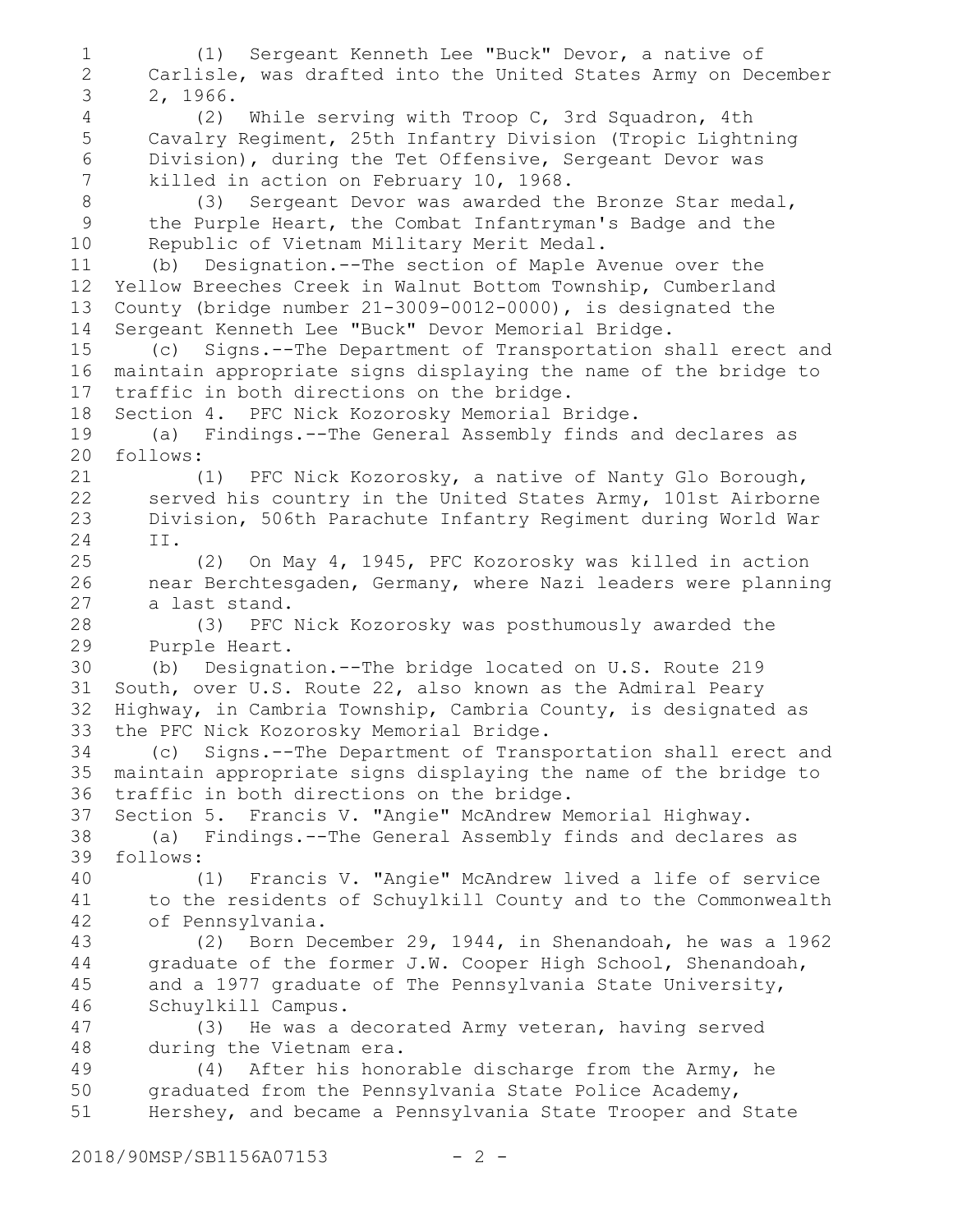Police investigator.

18 19 20

(5) During his 25-year career with the Pennsylvania State Police, he served in numerous roles as a patrol officer, a Statewide vice and narcotics investigator, a corruption probe investigator and a criminal investigator.

(6) He received many accolades and commendations for his work and skills in helping to solve and prosecute numerous criminal cases and received a special citation in True Detective Magazine.

(7) Upon his retirement from the Pennsylvania State Police, he worked as a detective for the Schuylkill County District Attorney's Office and was elected Schuylkill County Sheriff in 1993. 10 11 12 13

(8) He served as county sheriff for 14 years and was instrumental in establishing a central booking office to quickly and efficiently provide fingerprinting and recordkeeping for suspects. 14 15 16 17

(9) He also implemented security at the courthouse, established a prison inmate work detail and revamped procedures for attaining a hunting license in the county.

(10) In 2007, he was elected Schuylkill County Commissioner, helping the Democratic Party take majority control of the county board of commissioners for the first time in 37 years. He served as commissioner from 2008 to 2011. 21 22 23 24 25

(11) During his career, he also served as a commissioner for the Pennsylvania Commission on Crime and Delinquency, a delegate to the Pennsylvania State Troopers Association, a board member of the Pennsylvania State Police Camp Cadet program and served on numerous other boards and associations. 26 27 28 29 30

(12) He was also a member of Divine Mercy Parish, Anthony P. Damato American Legion Post 792, AMVETS Post 7, Shenandoah East End Field and Stream Club, Saint Clair Fish and Game, Veterans of the Vietnam War Post 29, BPOE Lodge 1533, Ancient Order of Hibernians in America, John F. Kennedy Division 1 and a lifelong member of the former West End Fire Company in Lost Creek. 31 32 33 34 35 36 37

38

(13) He died on November 27, 2016.

(b) Designation.--The portion of Pennsylvania Route 54 in West Mahanoy Township, Schuylkill County, is designated as the Francis V. "Angie" McAndrew Memorial Highway. 39 40 41

(c) Signs.--The Department of Transportation shall erect and maintain appropriate signs displaying the name of the highway to traffic in both directions on the highway. 42 43 44

Section 6. Corporal Michael Dennis Cooke Memorial Highway. (a) Findings.-- 45 46

(1) Corporal Michael Dennis Cooke was born and raised in Upper Moreland Township, Montgomery County. 47 48

(2) Corporal Cooke enlisted in the United States Marine Corps in 1987 and served in 3rd Platoon, C Company, 2nd Reconnaissance Battalion, Second Marine Division. 49 50 51